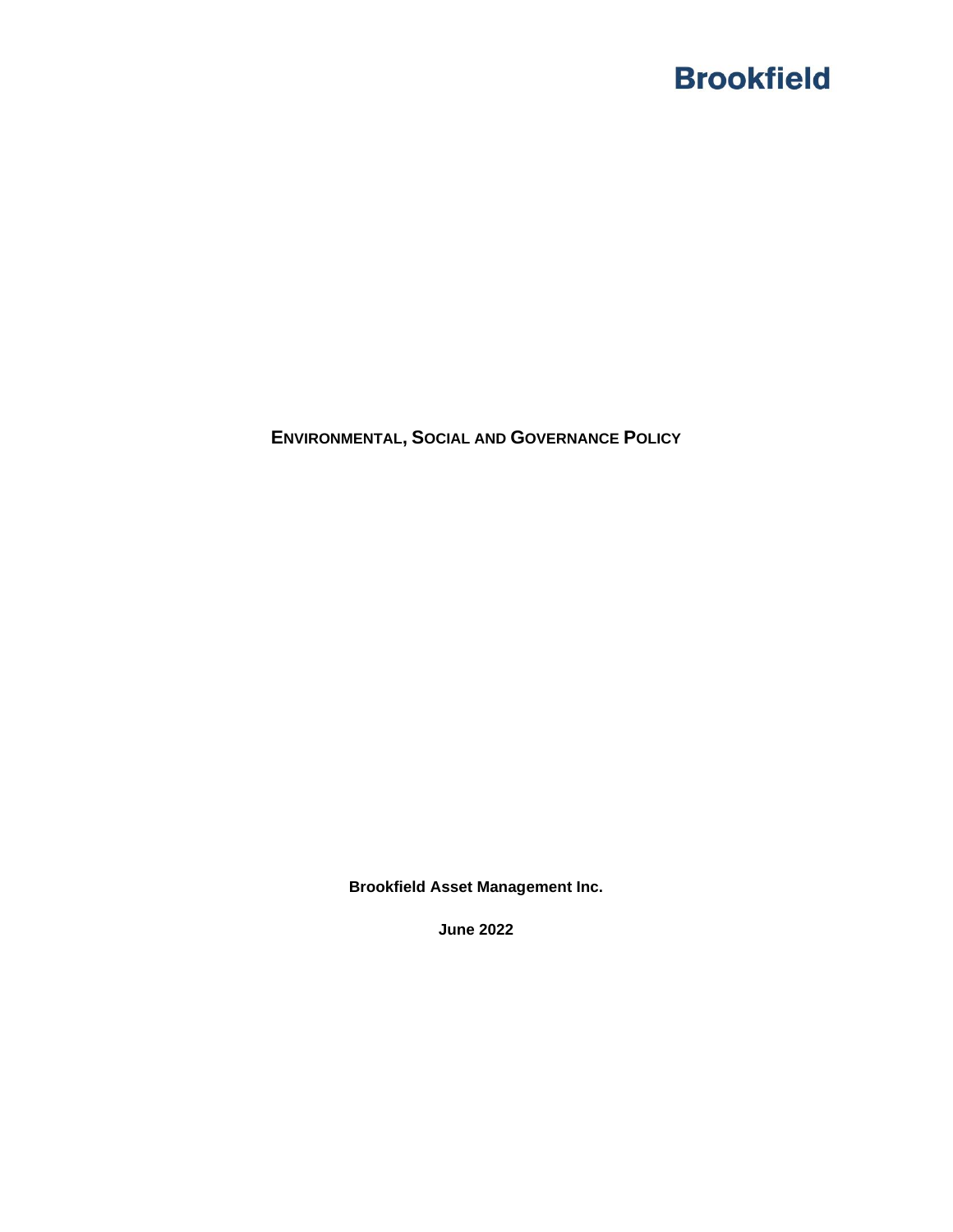## **I. Background**

At Brookfield<sup>1</sup>, our business philosophy is based on our conviction that acting responsibly toward our stakeholders is foundational to operating a productive, profitable and sustainable business, and that value creation and sustainable development are complementary goals. This view has been underpinned by what we have learned throughout our 100+ year heritage as an owner and operator of long-term assets, many of which form the backbone of the global economy. Our long-term focus lends itself to implementing robust ESG programs throughout our asset management business and underlying operations, which has always been a key priority for us. Building on our history and commitment to strong ESG practices, we continue to seek to evolve and enhance our ESG processes and performance. We are a member, signatory or supporter of a number of organizations and frameworks, including the United Nations-supported Principles for Responsible Investment ("PRI"), which underscores our commitment to responsible investment and ESG best practices.

We define material ESG considerations as those that have the potential to have a direct, substantial impact on an organization's ability to create, preserve or mitigate erosion of economic value, environmental or social value for itself and its stakeholders<sup>2</sup>. The elements on which we focus may differ across certain industries, activities, geographic locations and types of business (i.e., control, joint control, minority, public equity or debt).

Our approach to ESG incorporates leading ESG frameworks and standards, including Sustainability Accounting Standards Board ("SASB") standards and the Taskforce for Climate-related Financial Disclosures ("TCFD").

#### **II. Scope and Application**

The purpose of this ESG Policy ("Policy") is to codify Brookfield's approach to ESG management. This Policy applies to all directors, officers and employees of Brookfield. Where Brookfield is an investor in an entity that it does not manage or control (including, for instance, a joint venture or partnership), it will make commercially reasonable efforts (as determined by Brookfield) to encourage management of the assets and operations of that entity in a manner aligned with this Policy. Brookfield expects that its publicly traded controlled affiliates will implement this Policy or an ESG policy aligned with the provisions of this Policy with such modifications as are appropriate based on their respective investment strategies.

<sup>1</sup> Brookfield means Brookfield Asset Management Inc. and its wholly owned subsidiaries. For clarity, where a subsidiary has adopted its own ESG Policy (or similar policy) that is consistent with the provisions of this Policy, such policy will govern.

 $2$  The word "material" should not be equated to or taken as a representation concerning the "materiality" of any particular ESG factor under the US federal securities laws or any similar legal or regulatory regime globally.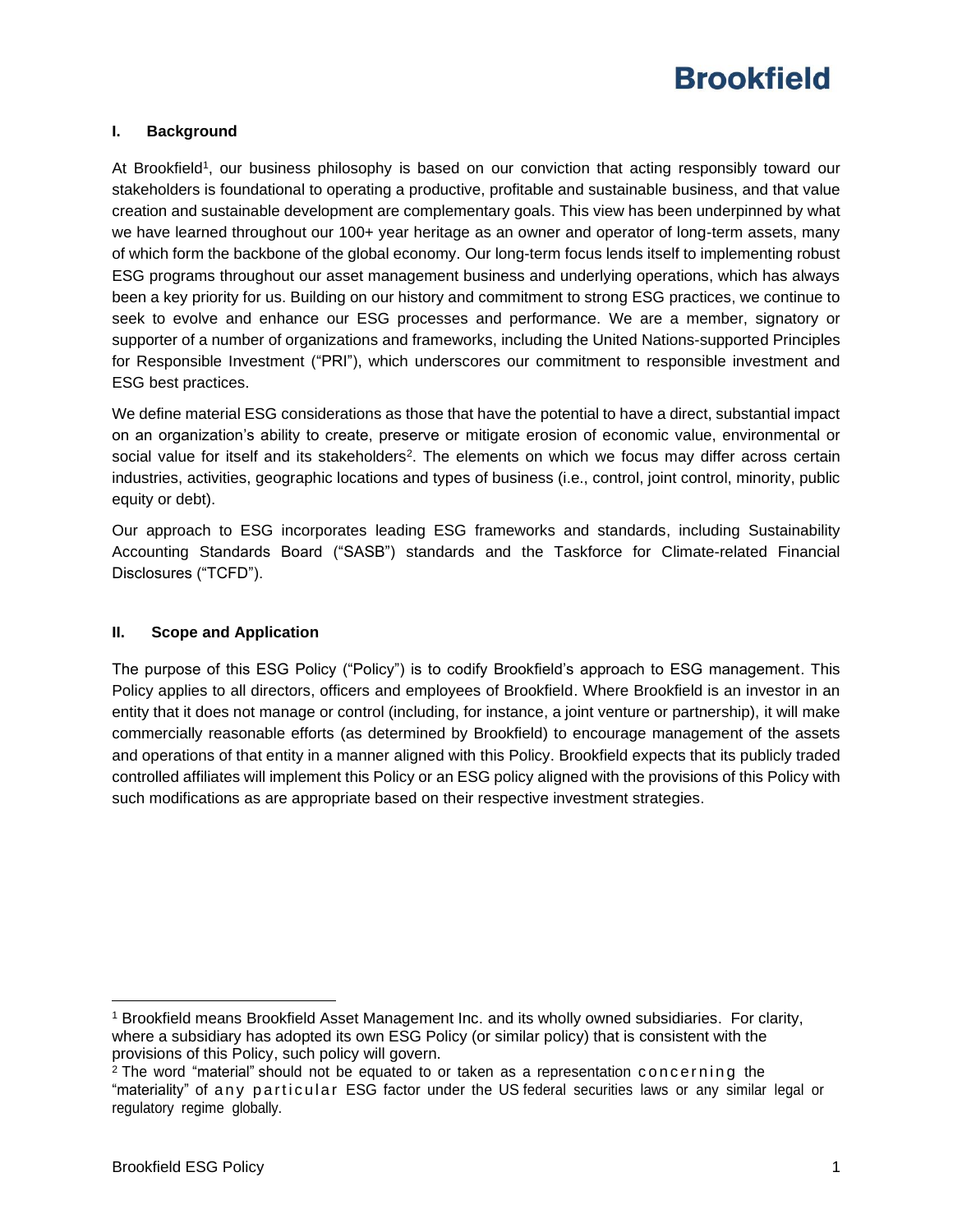## **III. Guiding Principles**

The following guiding principles form the basis of our ESG approach:

### **Mitigate the impact of our operations on the environment:**

- Strive to minimize the environmental impact of our operations and improve our efficient use of resources over time.
- Support the goal of net-zero greenhouse gas ("GHG") emissions by 2050 or sooner.

### **Ensure the well-being and safety of employees:**

- Foster a positive work environment based on respect for human rights, valuing diversity, and having zero tolerance for workplace discrimination, violence or harassment.
- Operate with leading health and safety practices to support the goal of zero serious<sup>3</sup> safety incidents.

### **Uphold strong governance practices:**

- Operate to the highest ethical standards by conducting business activities in accordance with our Code of Business Conduct and Ethics.
- Maintain strong stakeholder relationships through transparency and active engagement.

### **Be good corporate citizens:**

- Ensure the interests, safety and well-being of the communities in which we operate are integrated into our business decisions.
- Support philanthropy and volunteerism by our employees.

## **IV. ESG Investment Process**

We embed material ESG considerations and evaluate risks and value creation opportunities throughout our investment process. We actively look to advance ESG initiatives and improve ESG performance in driving long-term value creation throughout the lifecycle of our investments. Our investment processes align with the PRI's six Principles.

#### *Due Diligence*

During the initial due diligence phase, we proactively identify material ESG risks and opportunities relevant to the particular investment. We leverage our investment and operating expertise and utilize industryspecific principles that incorporate SASB guidance and, where applicable, a human rights and modern slavery risk assessment. Where warranted, Brookfield performs deeper due diligence, working with internal experts and third-party consultants as needed.

#### *Investment Committee Approval*

All investments must be approved by the applicable Investment Committee, which makes its decision based on a set of predetermined criteria. To facilitate this, investment teams outline for the Investment Committee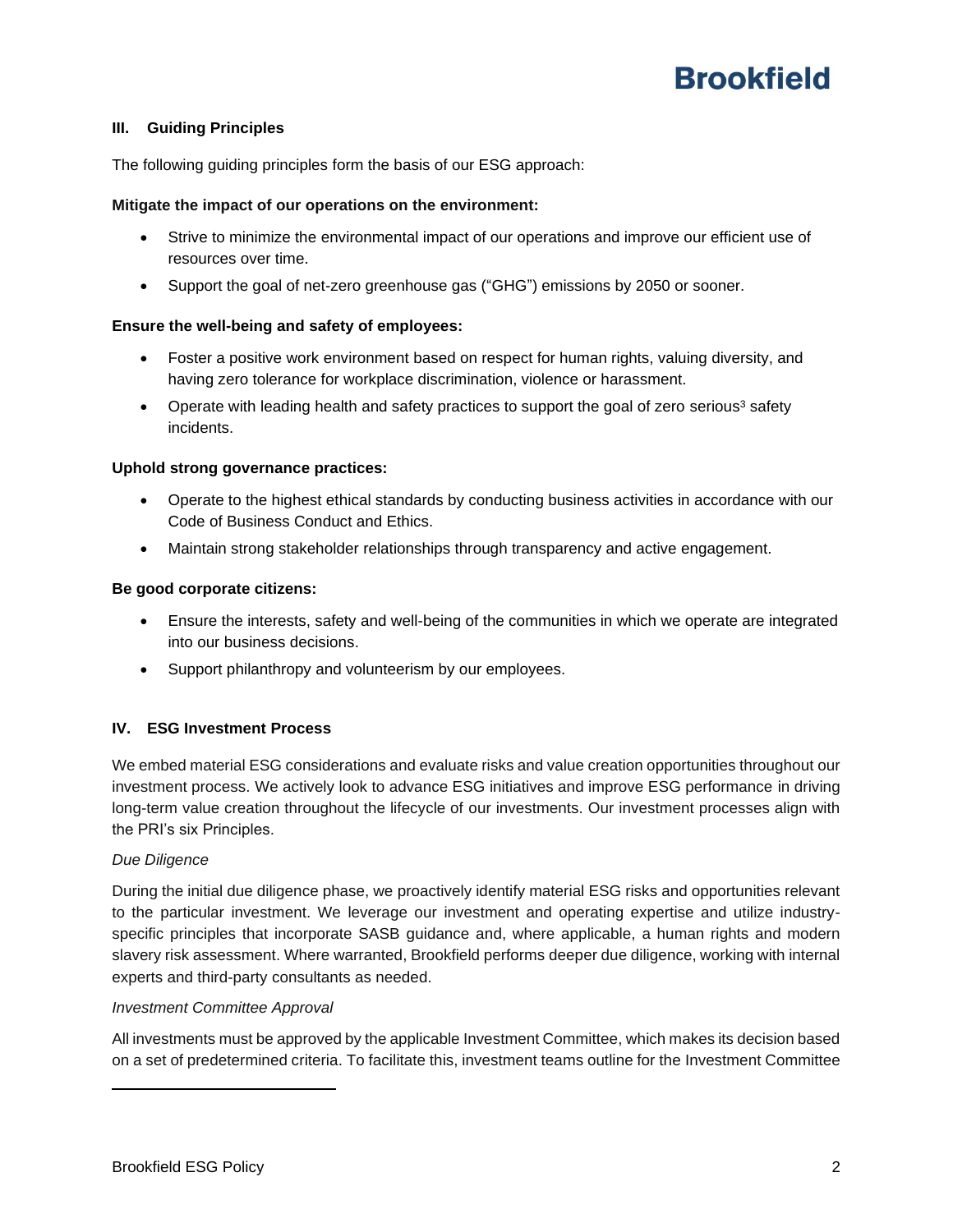the merits of the transaction and material risks, mitigants and significant opportunities for improvement, including those related to ESG, such as bribery and corruption risks, health and safety risks, and environmental and social risks.

### *Ongoing Management*

As part of each acquisition, investment teams create a tailored integration plan that includes, among other things, material ESG-related matters for review or execution. We have witnessed and continue to see a strong correlation between managing these considerations and enhancing investment returns.

It is the responsibility of the management teams within each portfolio company to manage ESG risks and opportunities through the investment's life cycle, supported by the applicable investment team. The combination of having local accountability and expertise in tandem with our investment and operating capabilities is important when managing a wide range of asset types across jurisdictions

Management teams regularly report to their respective boards of directors both from financial and operating perspectives, including key performance indicators ("KPIs") that incorporate material ESG factors, such as health and safety, environmental management, compliance with regulatory requirements, and, increasingly, GHG emissions.

*Exit*

When preparing an asset for divestiture, we outline potential value creation deriving from several different factors, including relevant ESG considerations. Where applicable, we also prepare both qualitative and quantitative data that summarize the ESG performance of the investment and provide a holistic understanding of how we have managed the investment during the holding period.

#### **V. Roles and Responsibilities**

Brookfield's Board of Directors, through its Governance and Nominating Committee, has ultimate oversight of Brookfield's ESG strategy and receives regular updates on the organization's ESG initiatives throughout the year. Each aspect of ESG is overseen by select senior executives from Brookfield and each of its business groups, who are charged with driving ESG initiatives based on its business imperatives, industry developments and best practices, in each case supported by asset management professionals from each of these constituencies. The management teams of portfolio companies have primary responsibility for the management of ESG considerations within their operations.

## **VI. Related Policies and Procedures**

This ESG Policy is supplemented by several other governance documents that apply to our business and operations. Further detail can be found on our website here: [www.brookfield.com/responsibility.](file://///bcebffps/Group/ESG/BAM%20Policies%20&%20Guidelines/ESG%20Policy/www.brookfield.com/responsibility)

## **VII. Frameworks, Memberships and Commitments**

We continue to align our business practices with leading frameworks for responsible investing and are an active participant in industry forums and other organizations. We are committed to ongoing engagement and stewardship and the promotion of leading ESG practices—both with our portfolio companies and with the broader asset management industry—that are designed to enhance the value of our assets and businesses. In addition, through our membership in these organizations and other industry forums, we